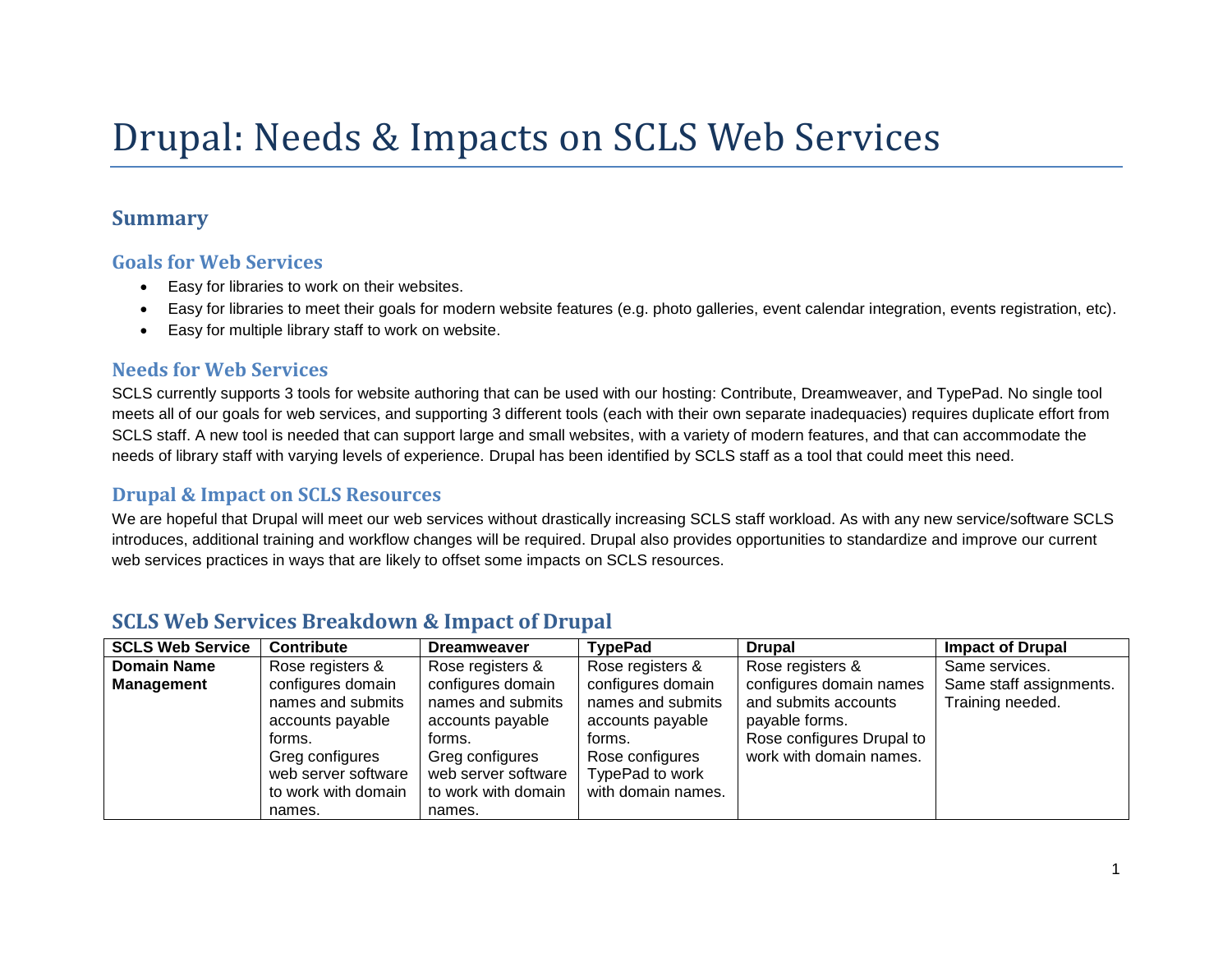| <b>SCLS Web Service</b>                                                                 | <b>Contribute</b>                                                                                                              | <b>Dreamweaver</b>                                                                                                             | <b>TypePad</b>                                                                                                                 | <b>Drupal</b>                                                                                                                                                                        | <b>Impact of Drupal</b>                                                                                                                                                        |
|-----------------------------------------------------------------------------------------|--------------------------------------------------------------------------------------------------------------------------------|--------------------------------------------------------------------------------------------------------------------------------|--------------------------------------------------------------------------------------------------------------------------------|--------------------------------------------------------------------------------------------------------------------------------------------------------------------------------------|--------------------------------------------------------------------------------------------------------------------------------------------------------------------------------|
| <b>Web Server</b><br><b>Maintenance</b>                                                 | Greg installs,<br>configures, and<br>maintains all<br>software required<br>for having a web<br>server and hosting<br>websites. | Greg installs,<br>configures, and<br>maintains all<br>software required<br>for having a web<br>server and hosting<br>websites. | No SCLS staff<br>services.<br>TypePad maintains<br>the web server for<br>websites hosted by<br>TypePad.                        | Greg installs, configures,<br>and maintains all software<br>required for having a web<br>server and hosting<br>websites.                                                             | Drupal requires some<br>additional web server<br>software for Greg to<br>install/configure/maintain.<br>Possible training needed.                                              |
| <b>Hosting Library</b><br><b>Websites</b>                                               | Greg configures and<br>maintains settings<br>for library website<br>hosting.                                                   | Greg configures and<br>maintains settings<br>for library website<br>hosting.                                                   | Rose configures<br>and maintains<br>settings for library<br>website hosting.                                                   | Greg configures and<br>maintains settings for<br>library website hosting.                                                                                                            | Same services.<br>Same staff assignments.<br>Training needed.                                                                                                                  |
| <b>Installing Web</b><br><b>Authoring</b><br><b>Software for</b><br><b>Library Use</b>  | <b>SCLS Help Desk or</b><br>PC Techs install<br>software on each<br>PC where it will be<br>used.                               | <b>SCLS Help Desk or</b><br>PC Techs install<br>software on each<br>PC where it will be<br>used.                               | No software to<br>install on library<br>PCs.<br>TypePad has the<br>web authoring<br>software installed on<br>their web server. | No software to install on<br>library PCs.<br>Greg installs Drupal on<br>the web server once for<br>each library using it. (This<br>could also potentially be<br>done by Kerri/Rose?) | One instance per library<br>serves multiple PCs.<br>Greg/Kerri/Rose take<br>over installation that was<br>previously done by the<br>Help Desk or PC Techs.<br>Training needed. |
| <b>Configuring Web</b><br><b>Authoring</b><br><b>Software for</b><br><b>Library Use</b> | <b>SCLS Help Desk or</b><br>Rose configure the<br>software (or help<br>libraries configure).                                   | <b>SCLS Help Desk or</b><br>Rose configure the<br>software (or help<br>libraries configure).                                   | Same configuration<br>for all users (set by<br>TypePad).                                                                       | Rose configures Drupal<br>(or helps libraries<br>configure).                                                                                                                         | Same services.<br>Same staff assignments.<br>Training needed.                                                                                                                  |
| <b>Maintaining Web</b><br><b>Authoring</b><br><b>Software</b>                           | Libraries are<br>responsible for<br>purchasing<br>upgrades. SCLS<br>Help Desk or PC<br>Techs install.                          | Libraries are<br>responsible for<br>purchasing<br>upgrades. SCLS<br>Help Desk or PC<br>Techs install.                          | TypePad upgrades<br>the web authoring<br>software on their<br>web server.                                                      | Greg, Kerri, & Rose<br>coordinate efforts to test<br>and implement Drupal<br>patches & upgrades.                                                                                     | New services.<br>Drupal could require<br>occasional patches &<br>upgrades which would<br>require Greg's time and<br>coordination with<br>Kerri/Rose.<br>Training needed.       |
| <b>Managing Web</b><br><b>Authoring</b><br><b>Software User</b><br><b>Accounts</b>      | Cindy or Greg<br>create new FTP<br>accounts, set<br>permissions, and<br>reset FTP<br>passwords.                                | Cindy or Greg<br>create new FTP<br>accounts, set<br>permissions, and<br>reset FTP<br>passwords.                                | Rose sends<br>invitations to join a<br>TypePad website.<br>Library staff create<br>their own free<br>TypePad accounts.         | SCLS staff create new<br>Drupal accounts for<br>libraries and sets<br>permissions. (Not yet<br>assigned, but it could be<br>Kerri, Rose, Greg, or<br>Cindy).                         | Same services.<br>May be assigned to<br>different staff (or not).<br>Training needed.                                                                                          |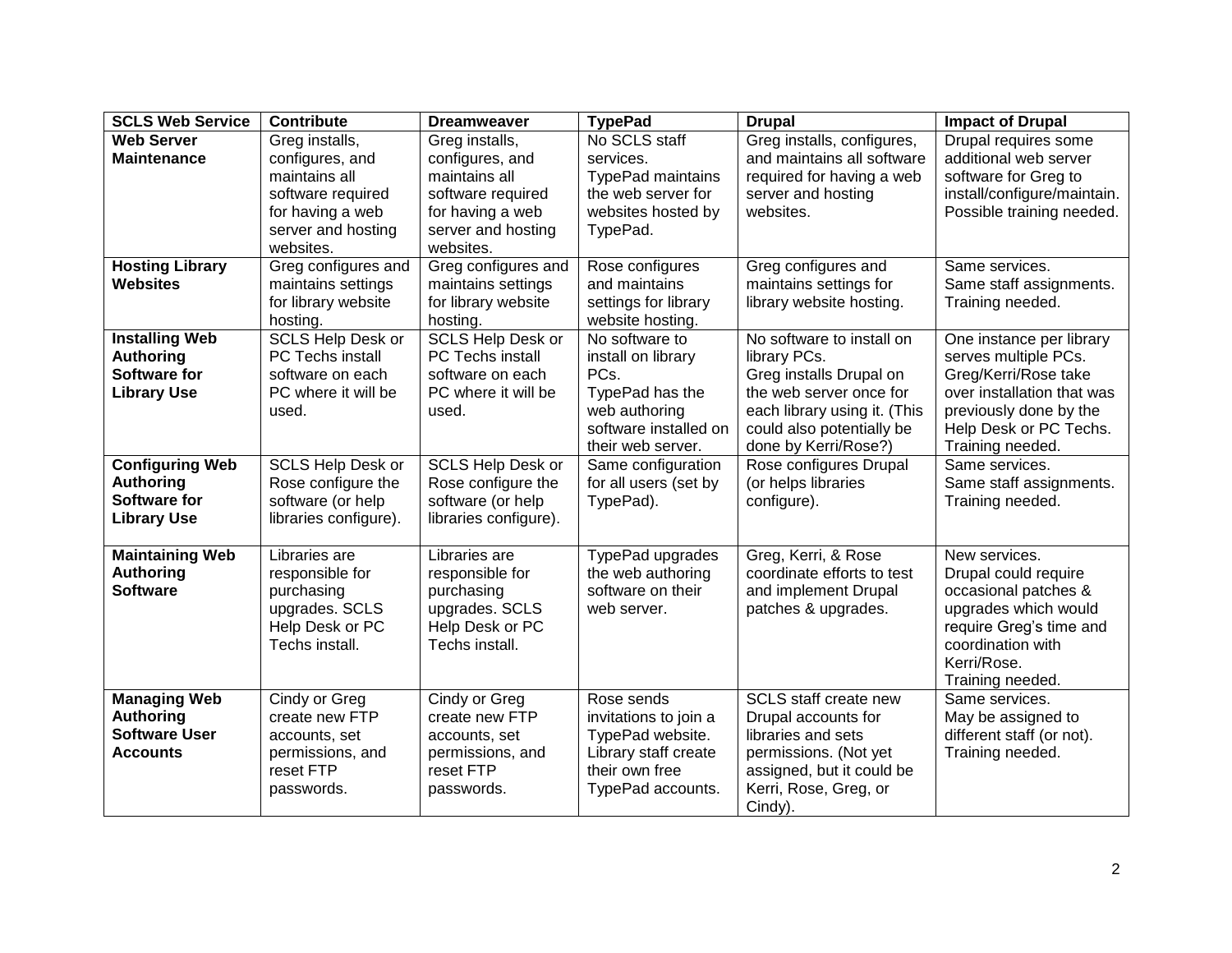| <b>SCLS Web Service</b>                                                           | <b>Contribute</b>                                                                                          | <b>Dreamweaver</b>                                                                          | <b>TypePad</b>                                                                              | <b>Drupal</b>                                                                                                                                     | <b>Impact of Drupal</b>                                                                                                                                                      |
|-----------------------------------------------------------------------------------|------------------------------------------------------------------------------------------------------------|---------------------------------------------------------------------------------------------|---------------------------------------------------------------------------------------------|---------------------------------------------------------------------------------------------------------------------------------------------------|------------------------------------------------------------------------------------------------------------------------------------------------------------------------------|
| <b>Web Authoring</b><br><b>Software Training</b>                                  | Rose trains library<br>staff and prepares<br>separate<br>documentation for<br>each library.                | Rose trains library<br>staff and prepares<br>separate<br>documentation for<br>each library. | Rose trains library<br>staff and prepares<br>separate<br>documentation for<br>each library. | Rose trains library staff<br>and prepares one set of<br>general documentation to<br>be used by all libraries,<br>plus per-library<br>supplements. | Same services.<br>Same staff assignments.<br>Rose will need to write<br>new documentation, but<br>the new documentation<br>model will save<br>maintenance & support<br>time. |
| <b>Web Authoring</b><br><b>Software Support</b>                                   | Libraries call Rose<br>or the Help Desk<br>with questions.                                                 | Libraries call Rose<br>or the Help Desk<br>with questions.                                  | <b>Libraries call Rose</b><br>or the Help Desk<br>with questions.                           | Libraries call Rose or the<br>Help Desk with questions.                                                                                           | Same services.<br>Same staff assignments.<br>Training needed.                                                                                                                |
| <b>Web Authoring</b><br><b>Software</b><br><b>Compatibility</b><br><b>Testing</b> | Rose tests new<br>websites to be sure<br>they can be<br>maintained with the<br>software.                   | Same                                                                                        | Same                                                                                        | Same                                                                                                                                              | Same services.<br>Same staff assignments.<br>Training needed.                                                                                                                |
| Website<br><b>Consultation</b>                                                    | Rose consults with<br>libraries in-person,<br>by phone, and by<br>email.                                   | Same                                                                                        | Same                                                                                        | Same                                                                                                                                              | Same services.<br>Same staff assignments.                                                                                                                                    |
| <b>Website Design</b>                                                             | Rose designs a site<br>that can be<br>maintained with the<br>features &<br>limitations of the<br>software. | Same                                                                                        | Same                                                                                        | Same                                                                                                                                              | Same services.<br>Same staff assignments.<br>Training needed.                                                                                                                |
| Website<br><b>Development</b>                                                     | Contribute is not a<br>development tool.                                                                   | Rose codes<br>customized<br>templates.                                                      | Rose customizes<br>pre-built TypePad<br>themes or codes<br>original themes.                 | Rose customizes pre-built<br>Drupal themes or codes<br>original themes.                                                                           | Same services.<br>Same staff assignments.<br>Training needed.<br>Some development tasks<br>currently done by Rose<br>could be done by library<br>staff.                      |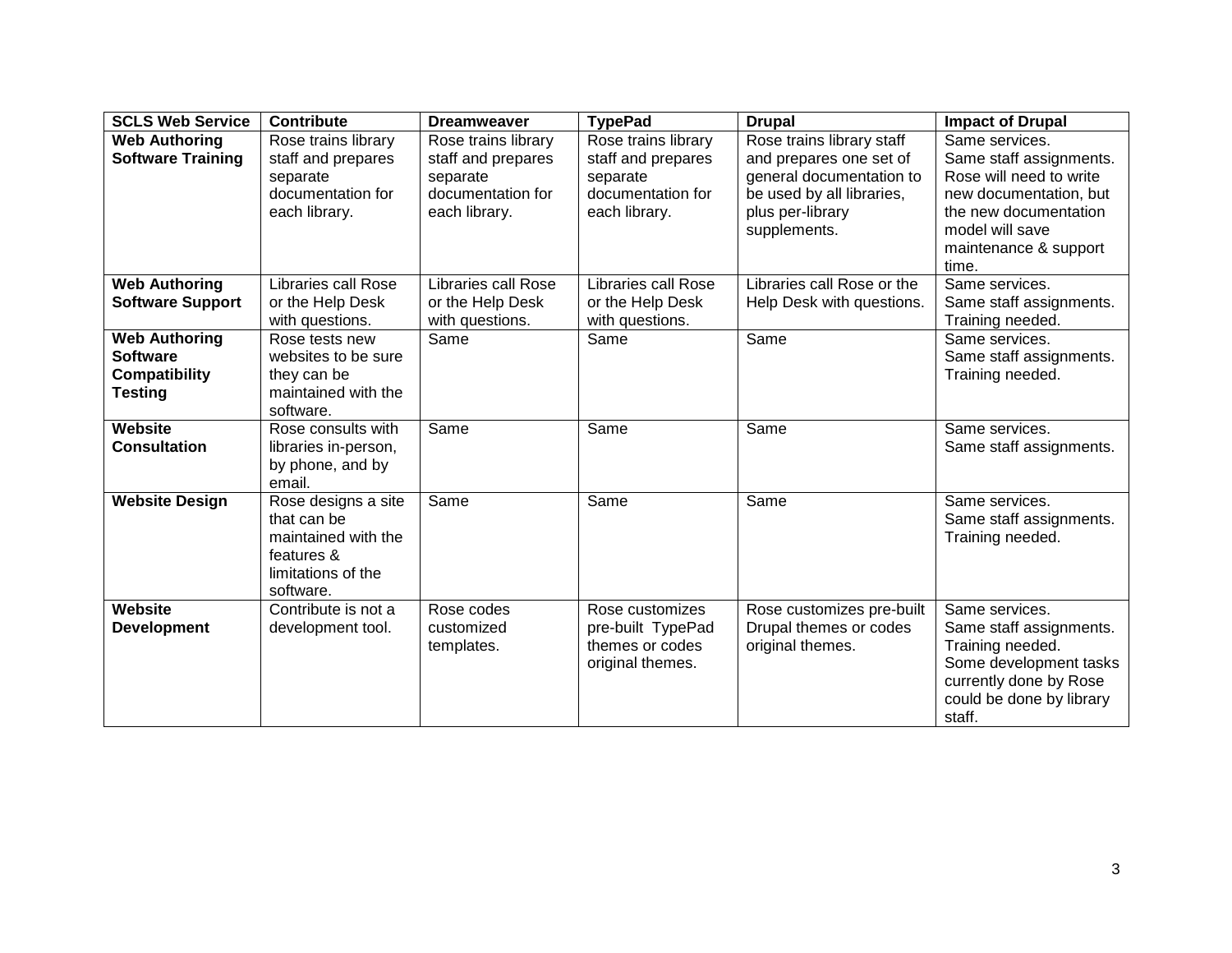| <b>SCLS Web Service</b>                                                                   | <b>Contribute</b>                                                                   | <b>Dreamweaver</b>                                                                                               | <b>TypePad</b>                                                                                                                                             | <b>Drupal</b>                                                                                                                                                                | <b>Impact of Drupal</b>                                                                                                                                                                                                                                      |
|-------------------------------------------------------------------------------------------|-------------------------------------------------------------------------------------|------------------------------------------------------------------------------------------------------------------|------------------------------------------------------------------------------------------------------------------------------------------------------------|------------------------------------------------------------------------------------------------------------------------------------------------------------------------------|--------------------------------------------------------------------------------------------------------------------------------------------------------------------------------------------------------------------------------------------------------------|
| Testing,<br>Maintaining, &<br><b>Managing Web</b><br>Authoring<br><b>Software Add-ons</b> | No SCLS staff<br>services.                                                          | No SCLS staff<br>services.                                                                                       | Rose does this to<br>some extent with<br><b>TypePad Themes</b><br>and TypeLists.                                                                           | Rose & Kerri will test<br>Drupal modules & themes<br>for compatibility with<br>library websites.                                                                             | New service.<br>Additional impact on<br>Rose & Kerri's time.<br>Add-ons that pass<br>compatibility testing<br>could then be made<br>available for use on<br>multiple library websites.                                                                       |
| <b>Monetary Cost</b>                                                                      | \$199 per<br>workstation license                                                    | \$499 per<br>workstation license                                                                                 | \$179.40 per year<br>(total) paid by SCLS                                                                                                                  | Open source (no cost to<br>download the software)<br>Libraries pay no per-<br>workstation costs.                                                                             | No per-workstation costs.<br>Cost is in SCLS staff<br>time.<br>Library reimbursement<br>has not been discussed.                                                                                                                                              |
| <b>Learning Curve</b>                                                                     | Fairly simple.<br><b>WYSIWYG editing</b><br>(similar to word<br>processor editing). | Difficult for<br>occasional users to<br>master. WYSIWYG<br>editing, HTML code<br>access, many other<br>features. | Fairly simple.<br><b>WYSIWYG editing</b><br>(similar to word<br>processor editing)<br>and limited<br>additional features<br>available to the<br>libraries. | Could range from fairly<br>simple to very difficult<br>depending on access<br>restrictions and how we<br>configure it.                                                       | New service configuring<br>how Drupal will look and<br>behave for different user<br>roles.<br>Additional impact on<br>Rose & Kerri's time.<br>Training needed.                                                                                               |
| <b>Number of</b><br><b>Libraries Using</b>                                                | 21                                                                                  | 8                                                                                                                | 6                                                                                                                                                          | 1 (Madison Public Library,<br>not hosted through<br>SCLS).<br>2 other WI library systems<br>offer Drupal for their<br>member libraries to use:<br><b>OWLS &amp; Winnefox</b> | Pilot project candidates:<br>10 libraries have<br>expressed interest.<br>Priority migration: 7<br>libraries do not update<br>their own websites and<br>rely on Rose for updates.<br><b>Migration to Drupal</b><br>would be added to the<br>redesign process. |

## **Background**

## **Planned Web Server Migration**

Greg is scheduled to migrate all web server software and hosted websites to the new web server and retire the old server as necessary maintenance. When this work is complete, the new web server will permit a more secure hosting architecture that could support the use of web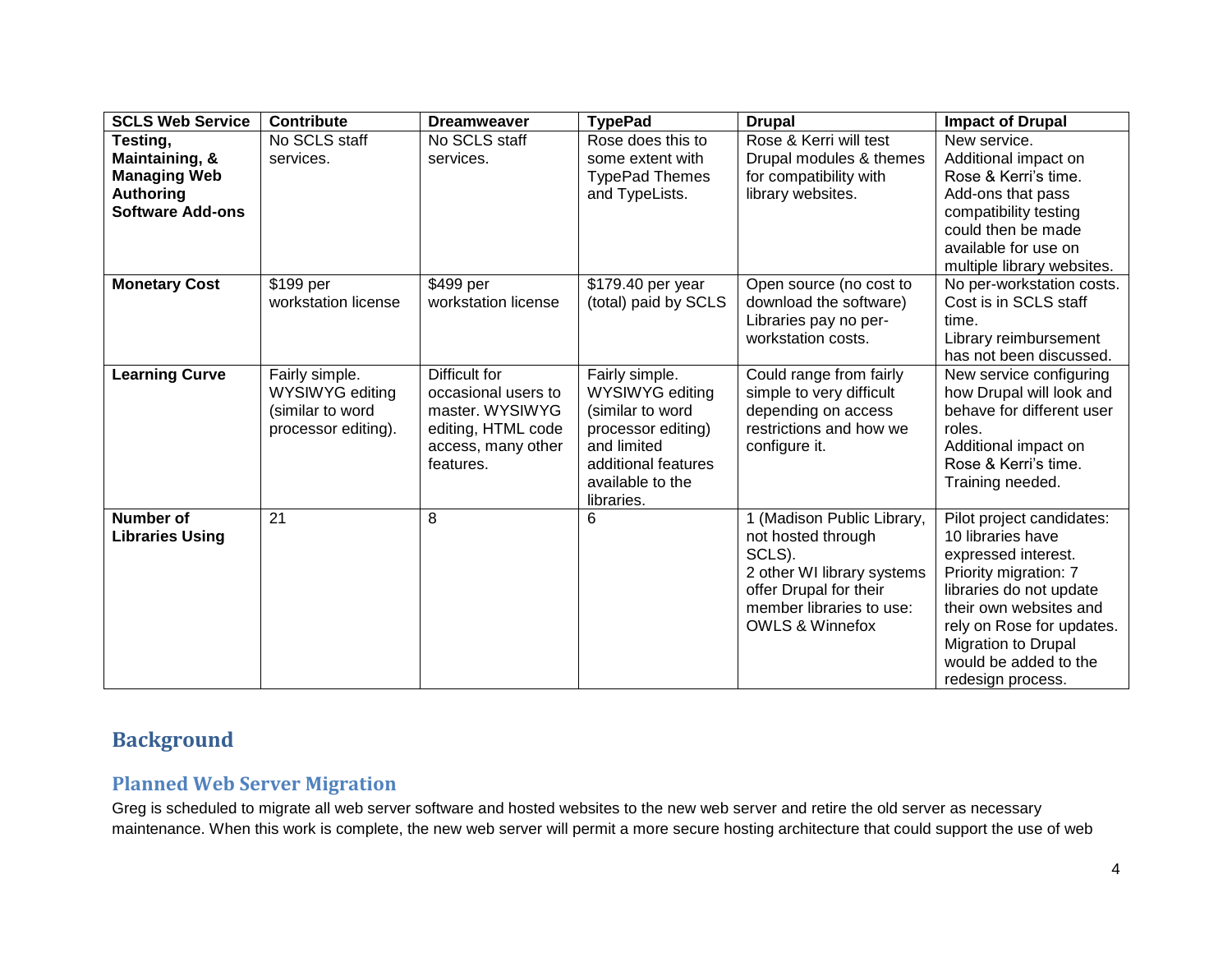authoring/content management systems such as Drupal. Under the new web server's hosting architecture, SCLS could also allow libraries to use server-side technologies (like PHP programming) which have been requested by library staff. (Library access to certain server-side technologies could be provided on an as-is basis with limited support from SCLS staff.)

## **Meeting Web Services Goals**

### **Ease of Use**

- Contribute: Simple, but does not provide libraries direct access to most modern website features.
- Dreamweaver: Many features, but steep learning curve.
- TypePad: Simple, but unable to provide certain functionality.
- Drupal: Provides direct access to most modern website features and functionality, and can be configured to be simple to use. (SCLS staff will use the Drupal Sandbox to determine optimal configuration settings.)

## **Supporting Modern Website Features**

Library expectations for web authoring have increased beyond a simple "online business card" and list of upcoming programs. Examples of technologies libraries and SCLS staff have requested help with in the past year are listed below. Several of these requests can only be fulfilled with a robust, web-based authoring tool like Drupal.

#### **Legend**

SS = Not supported within this tool but can be accomplished with a secondary service/software

C = Requires customization from SCLS staff

M = Requires add-on module (probably)

| <b>Requested Feature</b>       | <b>Contribute</b>                                                                                                                                          | <b>Dreamweaver</b>                                  | <b>TypePad</b>                       | <b>Drupal</b>                                       |
|--------------------------------|------------------------------------------------------------------------------------------------------------------------------------------------------------|-----------------------------------------------------|--------------------------------------|-----------------------------------------------------|
| <b>Browser-based Authoring</b> | No                                                                                                                                                         | No                                                  | Yes                                  | Yes                                                 |
| <b>Photo Galleries &amp;</b>   | SS, C                                                                                                                                                      | SS or hand code                                     | SS                                   | Yes, M                                              |
| <b>Slideshows</b>              |                                                                                                                                                            |                                                     |                                      |                                                     |
| <b>Embedded Videos</b>         | SS, C<br>Several libraries use versions<br>that cannot add videos.<br>Newer versions require FLV file<br>or embed code from SS (e.g.<br>YouTube/Facebook). | Yes (requires FLV file<br>or embed code from<br>SS) | Yes (requires embed<br>code from SS) | Yes (requires FLV file or<br>embed code from SS), M |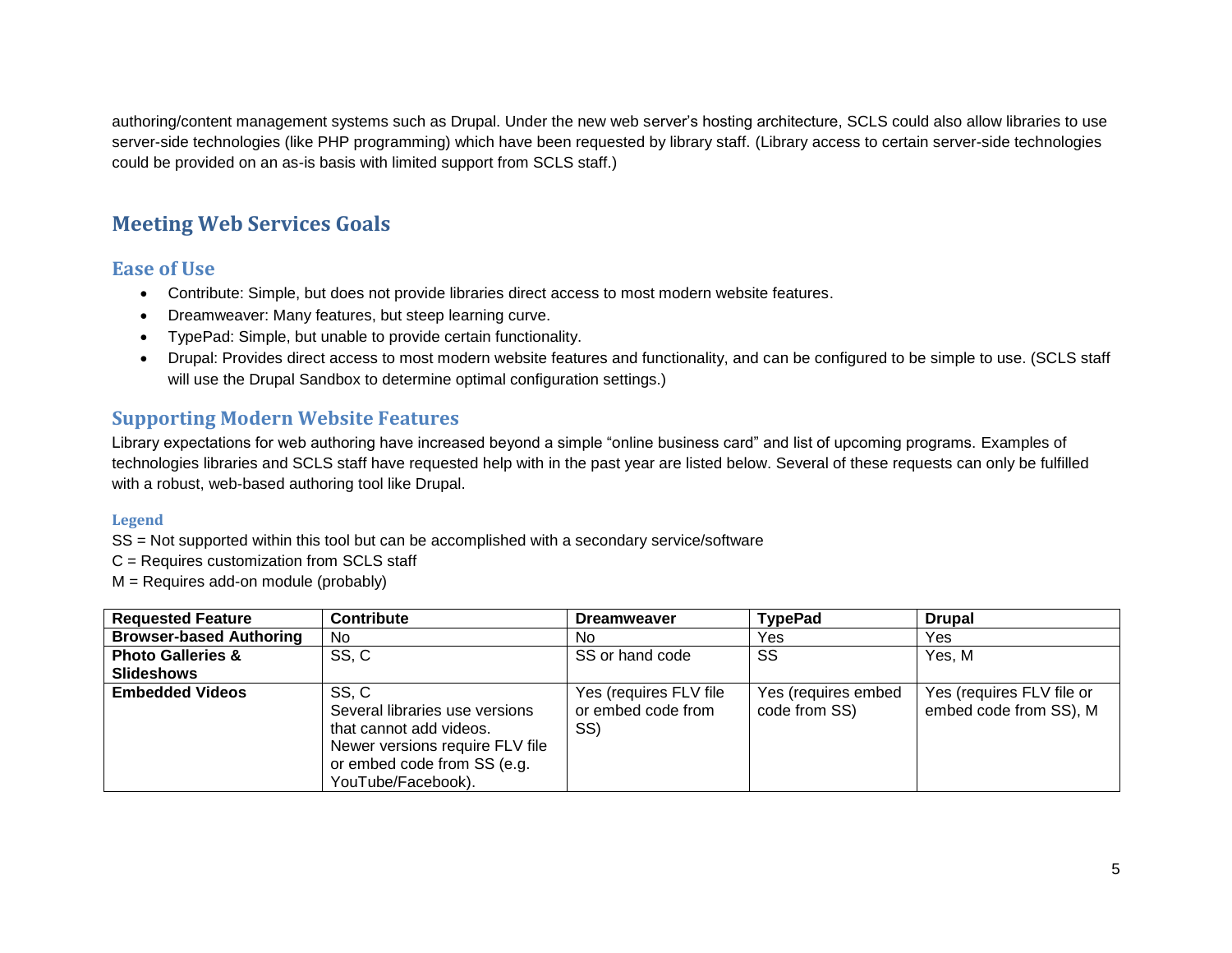| <b>Requested Feature</b>        | Contribute   | <b>Dreamweaver</b>   | <b>TypePad</b> | <b>Drupal</b>       |
|---------------------------------|--------------|----------------------|----------------|---------------------|
| <b>Event Calendar (with</b>     | SS, C        | SS                   | SS             | Yes, M              |
| events automatically            |              |                      |                |                     |
| displaying in multiple          |              |                      |                |                     |
| places & expiring)              |              |                      |                |                     |
| <b>Edit Templates/Themes</b>    | $\mathsf{C}$ | Yes                  | С              | Yes                 |
| <b>Search Password-</b>         | SS, C        | SS                   | Yes            | Yes, M              |
| <b>Protected Sites</b>          |              |                      |                |                     |
| Commenting                      | <b>No</b>    | N <sub>o</sub>       | Yes            | Yes                 |
| <b>HTML Code Access</b>         | No.          | Yes.                 | <b>Yes</b>     | Yes                 |
| <b>RSS Feeds</b>                | No.          | SS or hand code      | <b>Yes</b>     | Yes                 |
| <b>Wikis/Discussion Boards</b>  | SS           | SS                   | SS             | Yes, M              |
| <b>Mobile-Friendly Websites</b> | No           | No                   | <b>No</b>      | Yes, M              |
| <b>Custom Web Forms</b>         | SS, C        | SS, C                | SS, C          | Yes, M              |
| <b>Custom PHP programming</b>   | <b>No</b>    | Yes (not permitted   | <b>No</b>      | No, but could be    |
|                                 |              | under current SCLS   |                | supported under new |
|                                 |              | server architecture) |                | server architecture |

#### **Meeting the Challenge of Supporting Modern Website Features**

Drupal and its module system could provide an all-in-one web authoring solution for many of the modern website features that have been requested by libraries. Modules built by the Drupal developer community are available for many different features.

SCLS is currently meeting many libraries' needs for these features, but the need could be met more easily by standardizing around an all-in-one authoring solution. Currently, if a library wants a feature that is not available through their web authoring software, they contact Rose to request help. A not-insignificant amount of Rose's time is spent investigating secondary services, working with the library to establish workflow for the new feature outside of the web authoring software workflow, installing the new feature, and working with the library to maintain the new feature.

This process also makes it difficult for libraries to play and experiment on their own. Maintaining a library website through multiple tools/services also exacts a toll on libraries' time because they frequently have to remember additional logins and special workflows.

Using Drupal would change some of Rose's workload by allowing libraries more direct control over their sites. Libraries could manage some features that cannot easily/securely managed using their current web authoring software. Managing these features would no longer require Rose's time (this time would probably be shifted to providing documentation and support).

#### **Easy for Multiple Staff to Use**

Many libraries want multiple staff to be able to contribute to the website; however, tools priced per workstation or per user provide a disincentive to making that tool available on multiple workstations. In many libraries, access to Contribute/Dreamweaver is limited to a few computers (in some cases just one), and library staff have less access to the tool and spend less time maintaining the website as a result. Drupal can be accessed via